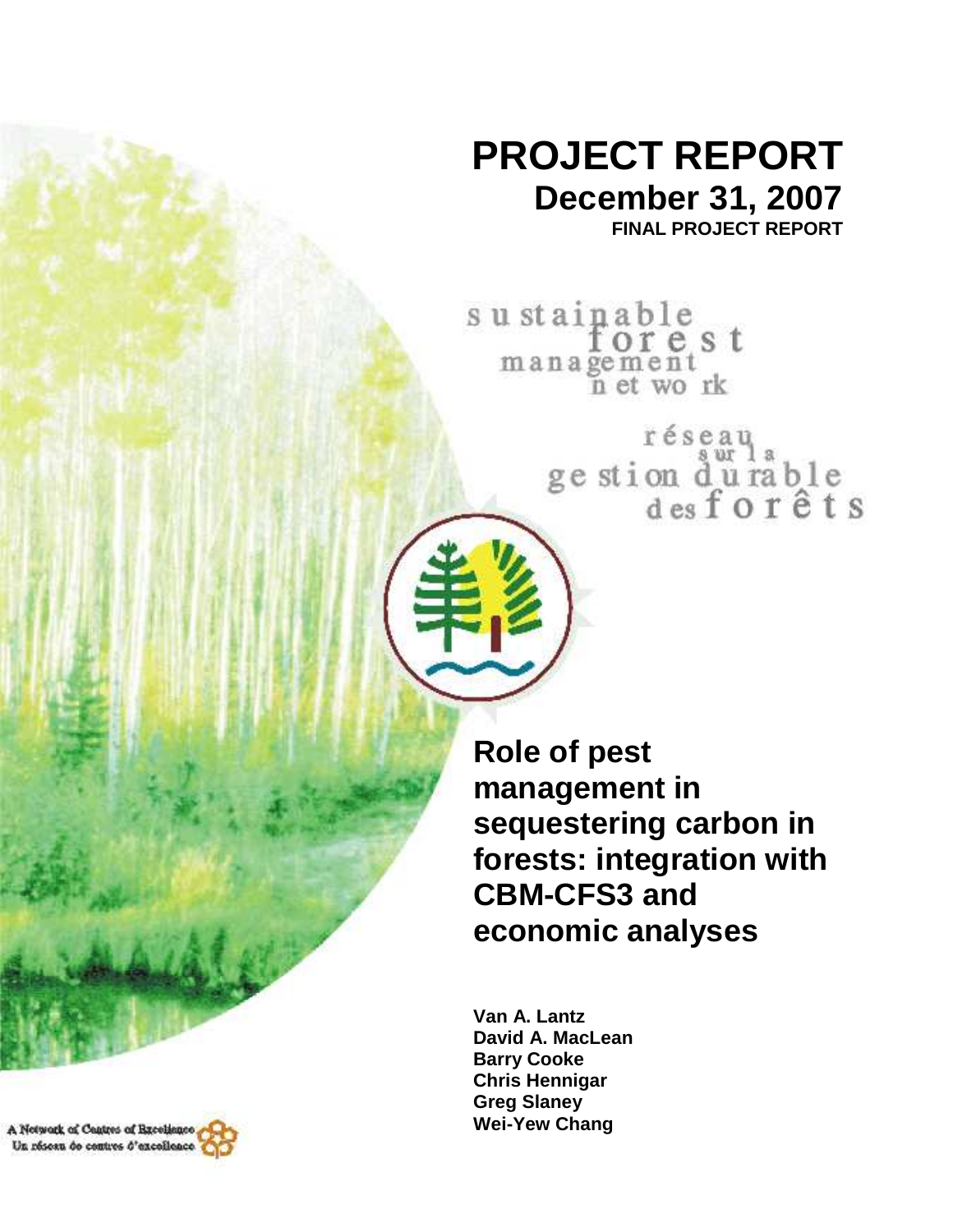# **Role of pest management in sequestering carbon in forests: integration with CBM-CFS3 and economic analyses**

**SFMN Project: Role of pest management in sequestering carbon in the 2008-12 Kyoto Commitment Period: integration with CBM-CFS3 and economic analyses** 

**By:** 

**Van A. Lantz - David A. MacLean** 

Faculty of Forestry & Environmental Management and Department of Economics, University of New Brunswick, Fredericton, New Brunswick

> **Barry Cooke** Canadian Forest Service, Edmonton, Alberta

**Chris Hennigar - Greg Slaney - Wei-Yew Chang** 

Faculty of Forestry & Environmental Management and Department of Economics, University of New Brunswick, Fredericton, New Brunswick

> **December 31, 2007 Edmonton, Alberta, Canada.**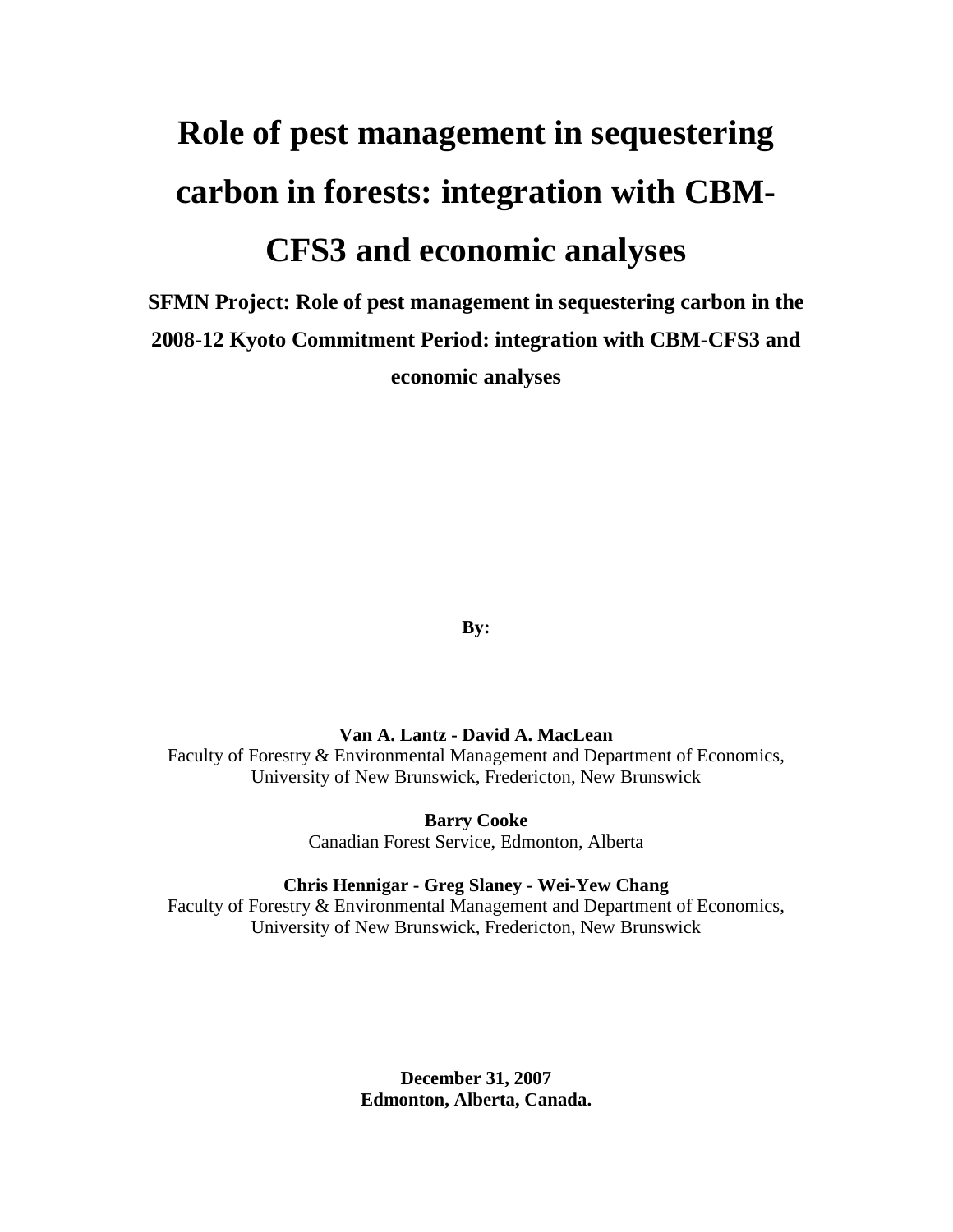## **ABSTRACT**

This project addressed the potential for forest pest management (primarily use of insecticides) to contribute to measurable carbon stock sequestration. Specifically, we examined the outbreak patterns of several prominent forest pests in Eastern Canada, assessed the effects of applying insecticide during spruce budworm outbreaks on live timber biomass and carbon, evaluated the cost-effectiveness of this activity, and conducted a cost-benefit analysis of the long-term effects of this activity on society. The analysis of pest outbreak patterns revealed a significant risk of spruce budworm and forest tent caterpillar outbreaks over the 2008-12 period and beyond. Implementing insecticide programs under a number of spruce budworm outbreak scenarios were found to be capable of preventing widespread tree mortality and thereby maintaining relatively large amounts of carbon in living tree biomass. Scenarios of insecticide application during plausible future spruce budworm outbreaks applied to specific landbases in New Brunswick and Saskatchewan were found to be very cost effective relative to recent carbon credit prices posed on the Chicago Climate Exchange. Analyses also demonstrated that spruce budworm management generally results in long-term positive market and non-market net benefits. Overall, this project reveals a significant potential for the use of forest pest management to help Canada meet its Kyoto or other carbon commitments.

**Keywords:** Carbon sequestration, forest management, spruce budworm, decision support system, cost-benefit analysis, contingent valuation method.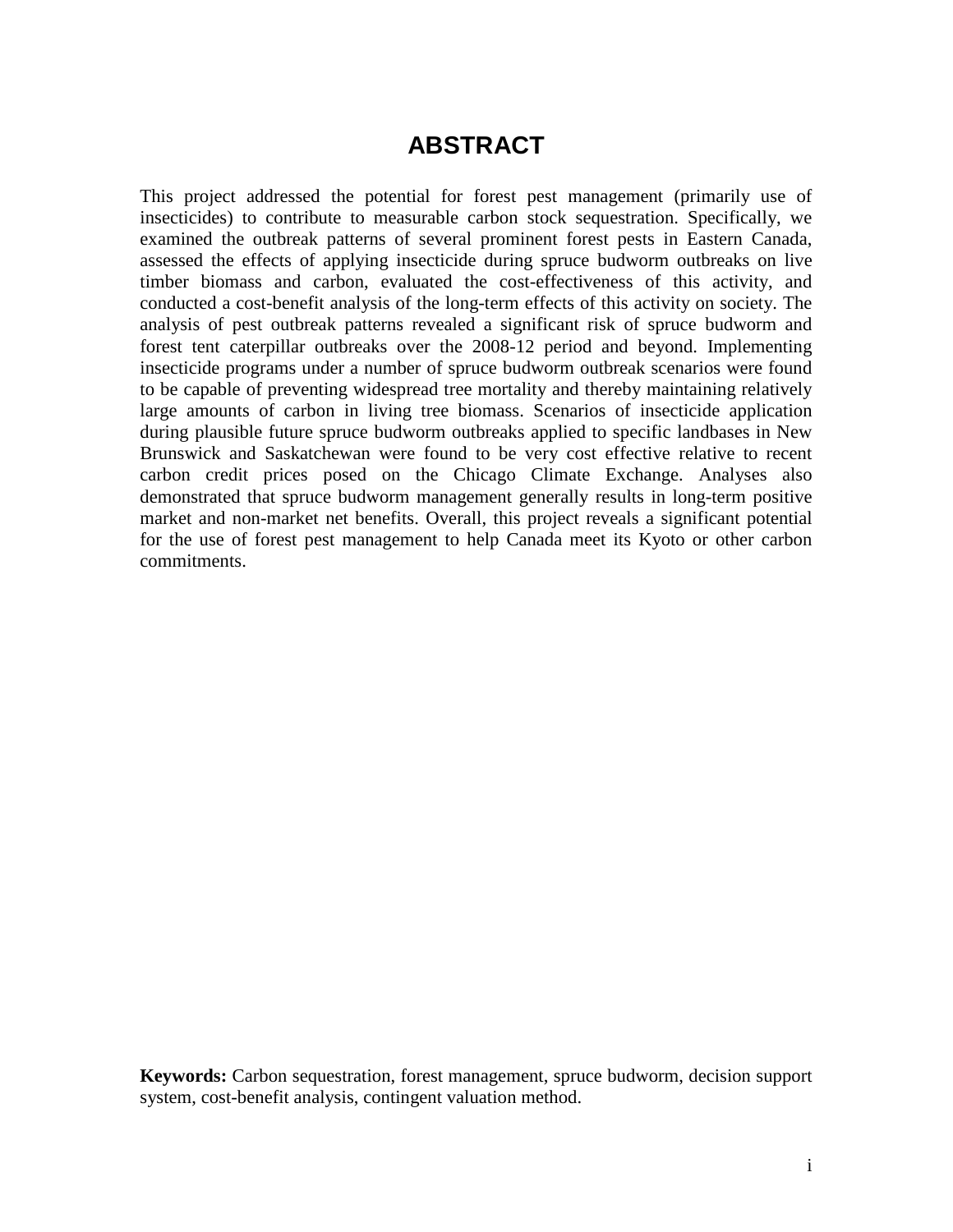## **ACKNOWLEDGEMENTS**

We would like to thank all our project partners and collaborators that have contributed to the success of this project. Specific thanks goes to Dave Davies at Forest Protection Ltd., Kevin Porter and Ed Kettela at the CFS Atlantic Forestry Centre, Nelson Carter and Jeremy Gullison at the New Brunswick Dept. Natural Resources, Werner Kurz at the CFS Pacific Forestry Centre, and Rory McIntosh at the Saskatchewan Environment Department for their valuable insights throughout the development and implementation of this project.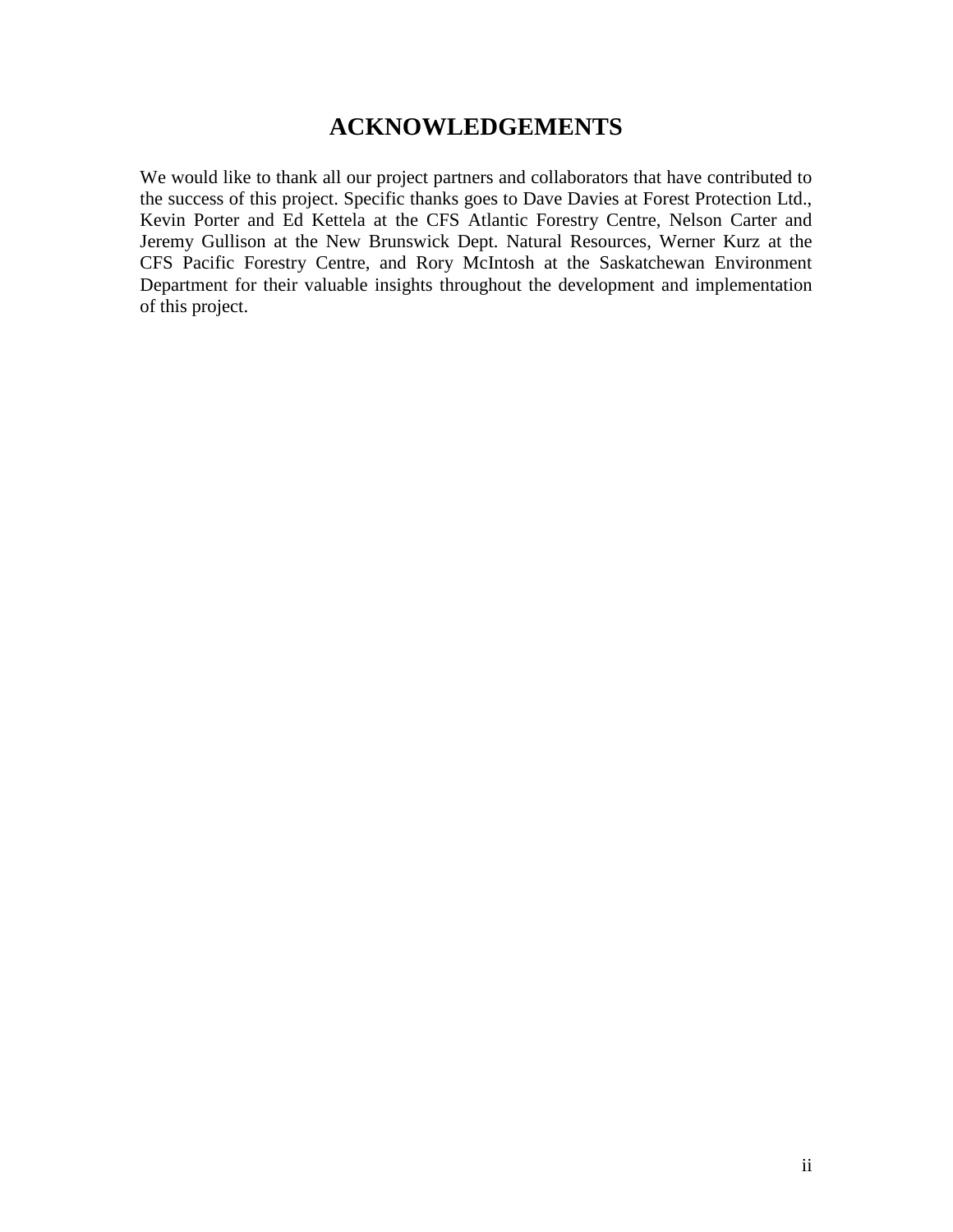## **TABLE OF CONTENTS**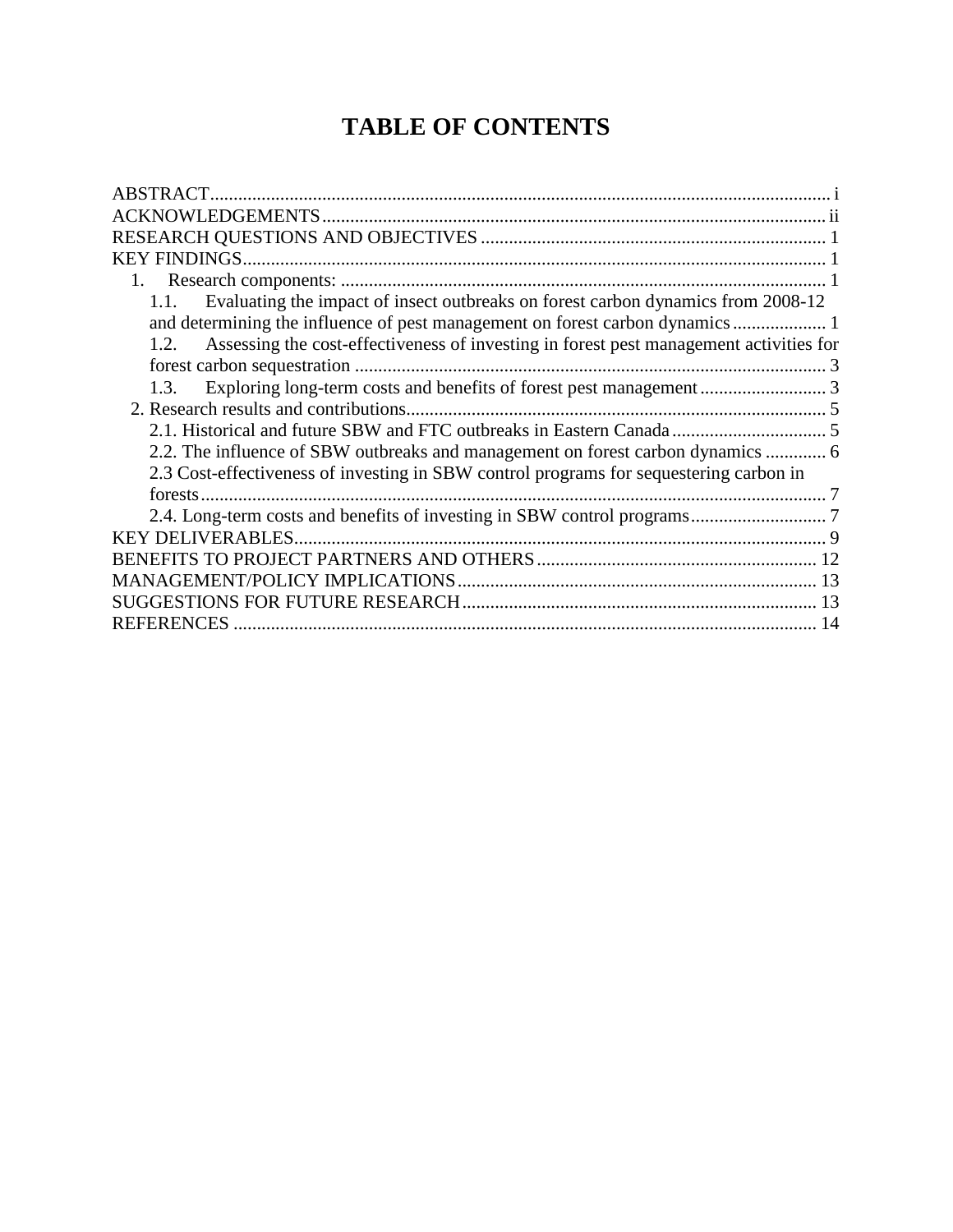## **RESEARCH QUESTIONS AND OBJECTIVES**

Forest pest management (primarily use of insecticides) is potentially amongst the most feasible means of measurable carbon stock sequestration over the short-term. In areas of active pest outbreaks, insecticide spraying would keep trees alive and prevent transfer of carbon in living biomass to dead organic matter and to the atmosphere. In order to better understand the potential role that such a program could play in forest carbon management to help meet Canada's carbon commitments, a scientifically credible methodology is needed for estimating the effects of insecticide spraying on live timber biomass and carbon, the cost-effectiveness of this program alterative, and the long-term effects of the activity on society.

The specific objectives of this project included: (i) evaluating the impact of insect outbreaks on forest carbon dynamics in the 2008-12 period and determining the influence of pest management on forest carbon dynamics; (ii) assessing the cost-effectiveness of investing in pest management activities for forest carbon sequestration; and (iii) exploring long-term costs and benefits of pest management activities.

## **KEY FINDINGS**

#### *1. Research components:*

#### **1.1. Evaluating the impact of insect outbreaks on forest carbon dynamics from 2008-12 and determining the influence of pest management on forest carbon dynamics**

There were three phases to this analysis. The first phase involved the development and calibration of dynamic population simulation models for two of the most significant softwood and hardwood tree defoliators in Eastern Canada, namely spruce budworm (Choristoneura fumiferana Clem. (SBW)) and forest tent caterpillar (Malacosoma disstria Hbn. (FTC)). We used previously unsynthesized data, including: (a) historical defoliation maps for the period 1938- 2003, and (b) bionomic and life history data that can be found in thousands of pieces of literature. These models served to replace the old models for SBW and FTC, which are no longer compatible with the best available data and theories on forest insect outbreak dynamics (Royama 1992).

The pest population models developed were climate-sensitive, stochastic, spatially simulated, and operated on real forest landscapes. Parameters simulated were periodicity, amplitude (intensity and duration), and spatial synchrony of population eruptions. The most recent data from 2000-02 were used to initialize model runs (SBW and FTC both being at low levels currently in Eastern Canada), and several runs were used to estimate the likely amplitude of population eruptions during the 2008-12 period and beyond.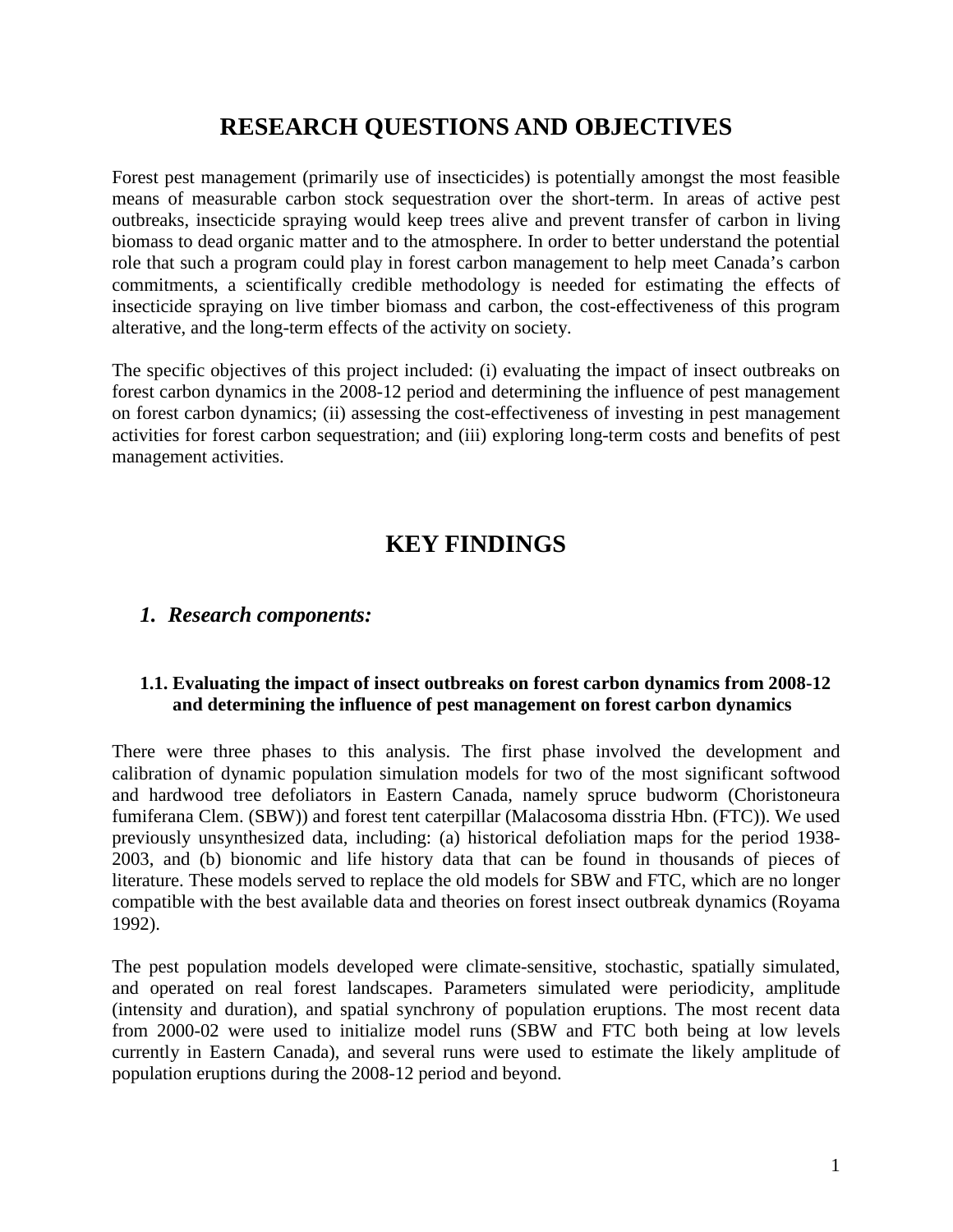The second phase of the analysis involved use of historical records to estimate impacts of various forest insects as a function of different levels of herbivory over time. The two dependent variables examined were tree death and annual growth increment, and independent variables included intensity, duration, and temporal pattern of herbivory. The relationships derived were used to improve calibration of timber impact functions for different pests and regions in Eastern Canada.

Finally, the third phase of the analysis involved estimating potential carbon savings generated through future SBW outbreak and protection (insecticide use) scenarios. SBW severely defoliates balsam fir (Abies balsamea (L.) Mill.) and spruce (Picea spp.) in large periodic outbreaks. Major insect outbreaks kill trees over large areas, prevent the living biomass from continuing to accumulate and store carbon, and result in carbon transfer to the atmosphere as dead trees decompose. The Spruce Budworm Decision Support System (SBW DSS), developed by the Canadian Forest Service, quantifies the marginal timber supply (m3/ha) benefits of protecting stands against SBW defoliation (MacLean et al., 2001). The Stand Management growth and yield model ((STAMAN; New Brunswick Dept. Nat. Res.) was used to forecast stand volume growth loss and increased mortality following SBW defoliation, as implemented in the SBW DSS, with the addition of three improvements: 1) ability to project salvageable volume from SBW-caused mortality; 2) modeled in-growth response of regenerating tree cohorts; and 3) explicit separation of relative defoliation differences expected between fir and each spruce species (Hennigar et al. 2007b).

Canada's forest sector Carbon Budget Model (CBM-CFS3; Kurz et al. 2002) was used to convert stand projections and SBW impacts for hardwood and softwood merchantable m3/ha into estimates of tons of carbon stored in living biomass (stem wood, foliage, stumps, branches, bark, coarse and fine roots) and dead organic matter (DOM) pools (litter, forest floor and soil detritus, standing snags and branches, coarse woody debris, and soil organic matter). An object-oriented windows application (Carbon-Object Tracker; COT; Hennigar et al. 2008, in prep.), was developed to simulate harvest product carbon transfer to alternative carbon pools through time (e.g. carbon in harvested roundwood, conversion to wood products, transfer to landfills and atmosphere, etc.). COT was developed using Visual Basic .NET 2005 and interfaces a Microsoft Access database used to store runtime options, pool properties such as age-dependant decay and transfer parameters, and simulation results. COT¬ handles carbon accounting methods and parameters used in the Canadian Budget Model of the Forest Product Sector (CBM-FPS; Apps et al. 1999), but unlike CBM-FPS, COT operates independently of CBM-CFS3.

We integrated STAMAN projections of impacts of SBW defoliation on m3/ha and carbon for forest live biomass, DOM, and harvested wood products from CBM-CFS3 and COT, into a forest estate timber supply optimization model (Hennigar et al. 2007a). Advantages of this integrated approach include using linear optimization to simultaneously re-optimize the harvest schedule, optimize salvage, and identify optimal areas for insecticide application to reduce SBWcaused loss of timber and forest ecosystem carbon stored in living biomass, DOM, and wood products.

A suite of scenarios (>200) of different sized protection programs were run on the 209,000 ha Black Brook District, in northwestern New Brunswick, owned and operated by J.D. Irving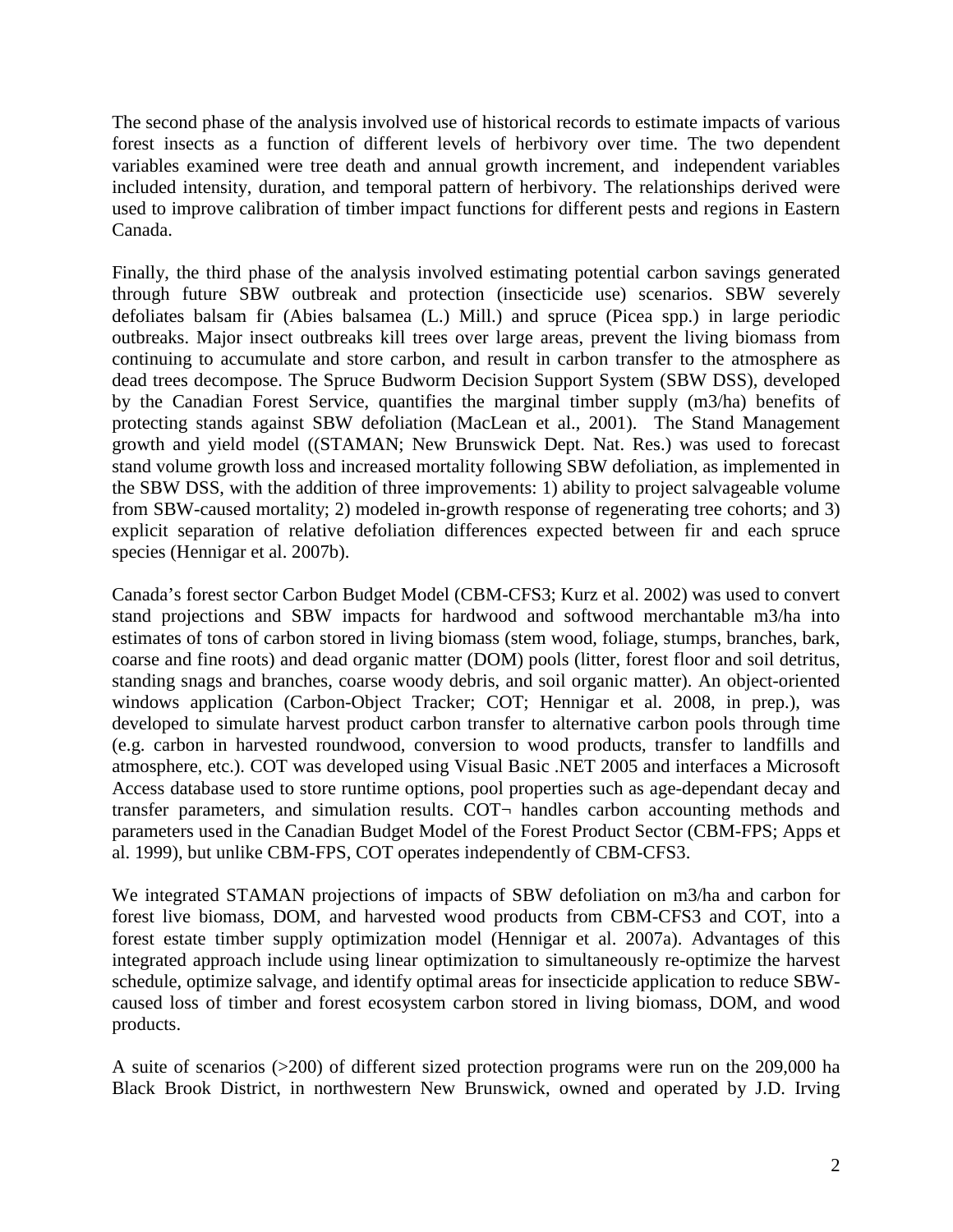Limited (JDI). The JDI 2002 'Woodstock' timber supply model and GIS data were used as the base scenario with no SBW outbreak.

#### **1.2. Assessing the cost-effectiveness of investing in forest pest management activities for forest carbon sequestration**

Cost-effectiveness of pest management for carbon sequestration was examined by extending the SBW DSS (MacLean et al., 2001) in two major ways. First, protection costs for spraying Bacillus thuringiensis (Bt) were integrated into the system using CASPER (Computer Assisted Spray Productivity and Efficiency Routine), developed by the USDA Forest Service (2007). CASPER required the input of six aircraft parameters (aircraft type, application rate, application and ferry speed, average turning time, swath width, and load capacity) as well as six cost parameters (load time, aircraft burn rate, number of applications, fuel cost, product cost, and aircraft rental rate. These parameters were estimated with assistance from our partner Forest Protection Limited. Then, a grid representing potential 10,000ha spray blocks was overlaid on the landbase and stands were assigned to a spray block based on their proximity to the grid cell. The program then calculated per ha cost for each 10,000ha spray block, prorated by total area protected within each spray block.

The second extension to the SBW DSS used CBM-CFS3 to simulate carbon in each forest stand type on a given landbase. Carbon components included softwood and hardwood biomass (bark, stem wood, foliage, branches and roots), DOM (coarse woody debris, forest floor litter and dead roots), and snags (stems and snag branches). Carbon yield curves were generated and input into SBW DSS to estimate marginal carbon losses for each landbase at the scheduled time of harvest. Marginal carbon losses were converted into CO2 losses based on the molecular conversion factor of 3.667. Carbon emissions from the protection program were netted-out of total carbon sequestration estimates by applying an emission coefficient on total fuel used by the aircraft.

Using the extended framework, we simulated an unprotected, moderate SBW outbreak beginning in 2002 on two land-bases: Crown timber License 1 in New Brunswick (521,900 ha), and the Prince Albert Forest Management Area (PAFMA) in Saskatchewan (5,038,168 ha). We defined three protection scenarios, all designed to limit defoliation to 40% of current year foliage per year but with three protection frequencies: (i) very aggressive (protecting in every year of the outbreak), (ii) aggressive (protecting the peak 3 years of outbreak), and (iii) semi aggressive (protecting every second year of outbreak). Each protection scenario was simulated for four program sizes: 10,000ha, 25,000ha, 100,000ha, and 150,000 ha, and . pest control costs per ton of CO2 sequestered were estimated for the twelve scenarios on each landbase.

#### **1.3. Exploring long-term costs and benefits of forest pest management**

Because forest pest management may have a number of long-term socio-economic impacts, we conducted a full cost-benefit analysis (CBA) of future SBW outbreak and control scenarios on Crown land in New Brunswick. The CBA was used to help determine which SBW control programs could be supported on socio-economic grounds. Here, market and non-market socio-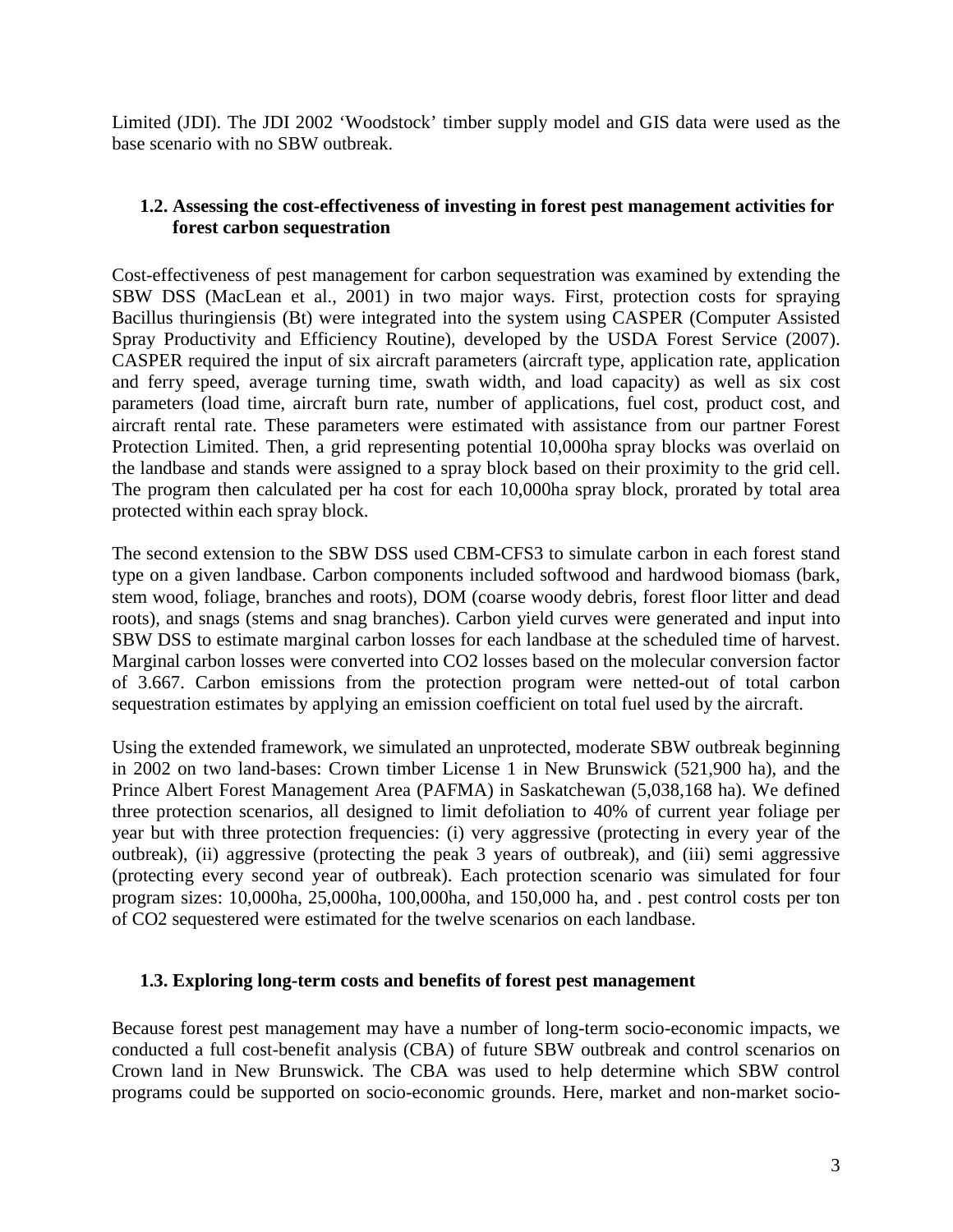economic benefits and costs of engaging in SBW control were considered. Market benefits were measured as the net value of timber saved (representing producer surplus gains), calculated by multiplying the volume saved estimated using the SBW DSS under different outbreak and control scenarios by product-specific benefit estimates of \$30/m3 for sawlogs and \$20/m3 for pulpwood (these values accounted for economic rent (stumpage prices) and producer surplus in the wood products market, following methods by van Kooten and Wang (1998)). All scenarios assumed that SBW outbreaks started in 2007 with aggressive protection (protecting the peak three years of outbreak) and were designed to limit defoliation to 40% of current year foliage per year. A total of 8 control scenarios were considered including two outbreak severities (moderate and severe) and four control program sizes (10%, 20%, 40% and 100% of susceptible area protected).

Non-market benefits of SBW control were measured as society's willingness to pay for protecting against future SBW outbreaks (representing consumer surplus gain) using the Contingent Valuation Method (CVM). The CVM is a survey–based, non-market valuation technique where a hypothetical market for ecological goods and services (EG&S) is created and values are contingent upon the scenario presented in a questionnaire given to the relevant public. Using this method, a random sample, public mail survey was sent to 1000 households in New Brunswick that asked participants to state their willingness to pay (WTP) to help the government control the next SBW outbreak. After providing some information about the scenario (e.g., timing and duration of the outbreak, expected timber supply impacts, etc), a double-bounded dichotomous choice question was asked: "Would your household be willing to pay \$x per year income taxes for the next 5 years that would be used to protect against the next spruce budworm outbreak on forestland in New Brunswick?". The initial bid value (\$x) was randomly selected from 10 bid values, with a range of \$5-\$200 (selected in consultation with a focus group meeting with selected members of the public). The parametric, average, annual WTP value per household was estimated using Cameron's (1988) bid function approach, assuming a normal distribution density function. The WTP estimate was aggregated to the provincial level by multiplying the per household WTP value by the total number of households in the province, and then adjusting for proportion in the sample who were in favor of pest control. Since this total WTP estimate was based on protection of all forestland in New Brunswick, and since Crown land represents roughly one half of all forestland in the province, the estimate was reduced by one-half in order to fit into the cost-benefit analysis of control scenarios on Crown land. Additionally, this amount was again proportionately adjusted when control program sizes less than 100% of the land base were simulated.

Market costs of SBW control via aerial spraying of Bt (representing producer surplus loss) were measured by combining land area treated from each outbreak and control scenario from the SBW DSS with an estimated average cost per hectare of pesticide product application (\$30/ha was used as an average cost estimate).

Finally, non-market costs of SBW control were measured using the CVM. In this case, the CVM was used to ask those in the public who did not want SBW outbreak control, about their WTP for compensating those negatively impacted by an uncontrolled outbreak. Specifically, survey participants who preferred to let the infestation run its natural course were asked the following question: "Suppose the provincial government did not plan to engage in pest control during next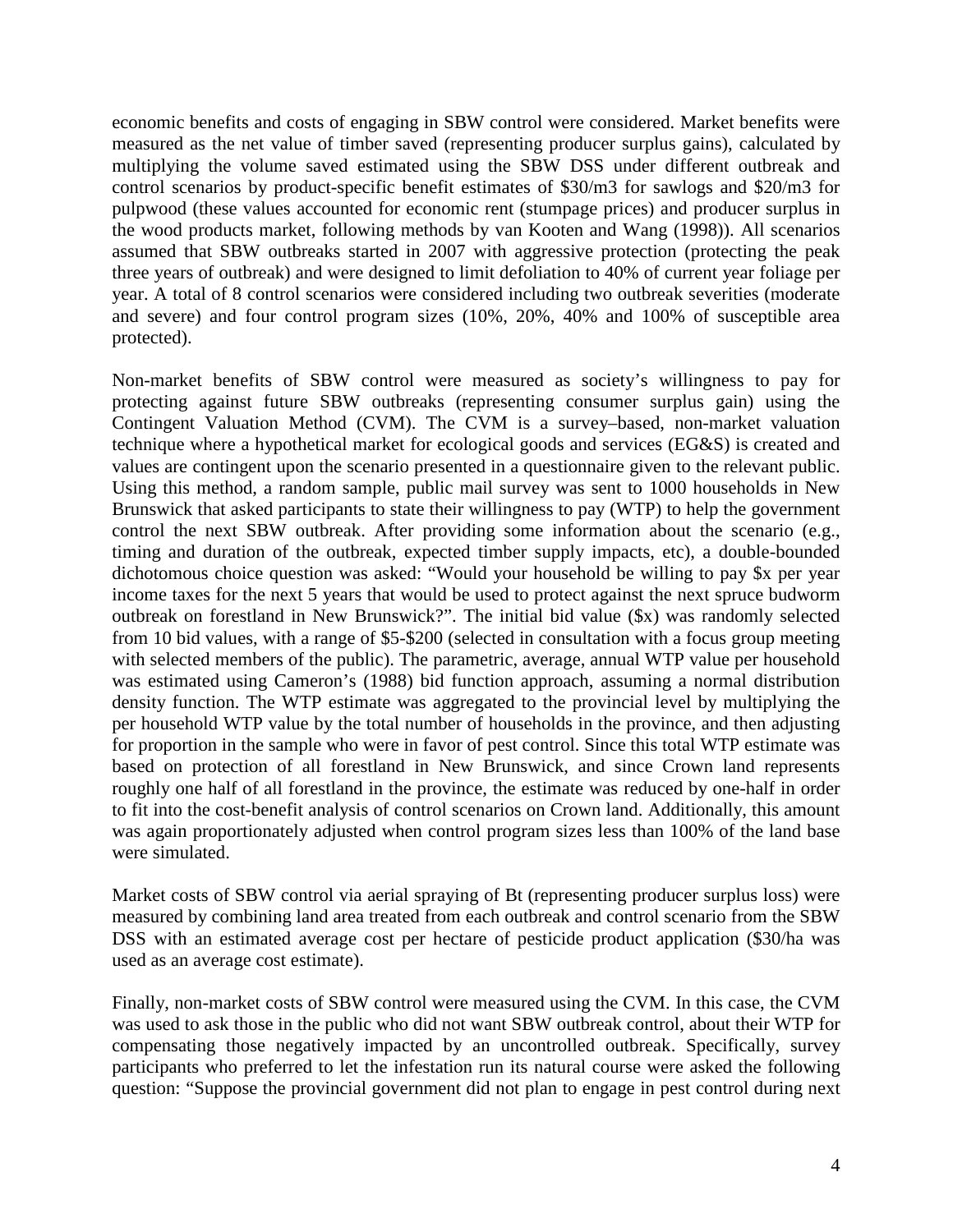pest outbreak. Would your household be willing to pay \$x per year additional income taxes for the next 5 years that would be used to compensate those who suffer losses caused by next spruce budworm outbreak on forestland in New Brunswick?". The bid value was again randomly selected within a range of \$5-\$200, and the same procedure used in the indirect benefit analysis described above was used to analyze the data and produce the aggregate WTP estimate. This latter estimate is thought to effectively approximate the disutility (welfare loss) that some experience from SBW control programs.

Total benefits and costs were discounted over the lifetime of each SBW outbreak and control scenarios. Net present values (NPV) and benefit cost ratios (BCR) were then calculated in market and total (market and non-market) terms. Sensitivity analysis was conducted on the discount rate, timber product prices, and unit pesticide cost in order to examine the manner in which the NPV and BCR of each control program changed in response to a change in these parameters.

#### *2. Research results and contributions*

#### **2.1. Historical and future SBW and FTC outbreaks in Eastern Canada**

The recent expansion of SBW in Eastern Ontario and export of moths in large numbers from the Ottawa Valley into central Quebec indicates that the risk of outbreak in the 2008-2012 period is potentially high, despite low numbers since 1997. Tree ring work from the Appalachians in the US confirms the Gray et al. (2000) SBW forecast was generally correct except for the assumption of homogeneous periodicity. Outbreaks appear to occur slightly more frequently in the southern St. Lawrence basin than in the northern boreal forest, thus creating the occasional disconnect between cycles in the two regions.

Analysis of SBW defoliation data in Quebec from 1938-2001 indicates a possible gradient in outbreak periodicity from the St. Lawrence Valley to the higher Laurentian & Appalachian mountains. If periodicity estimates are correct, it suggests the current outbreak (which has been progressing very slowly, in fits and starts, since ~1996) will not be as well-synchronized as the last two, but may be split up into two component waves, with the first wave (in Western Quebec) already having been completed, and the second (in Eastern Quebec) coming some time after the 2008-2012 Kyoto period. The outbreak waves will certainly affect other Eastern Canadian provinces. However, the exact manner in which they will be impacted is uncertain since the SBW cycle is so slow (n=2 cycles over 64 years). Additional validation efforts need to be made using tree-ring reconstructions.

Recent dendrochronological data show that tree rings are a more sensitive indicator of low levels of SBW defoliation than are aerial fixed-wing surveys. Preliminary analyses of these data support the hypothesis that, in northern areas, climate warming may be increasing the susceptibility of high elevation forests to SBW attack. Thus, SBW may represent a greater longterm risk to black spruce growth increment than is widely believed. Risk in the south may be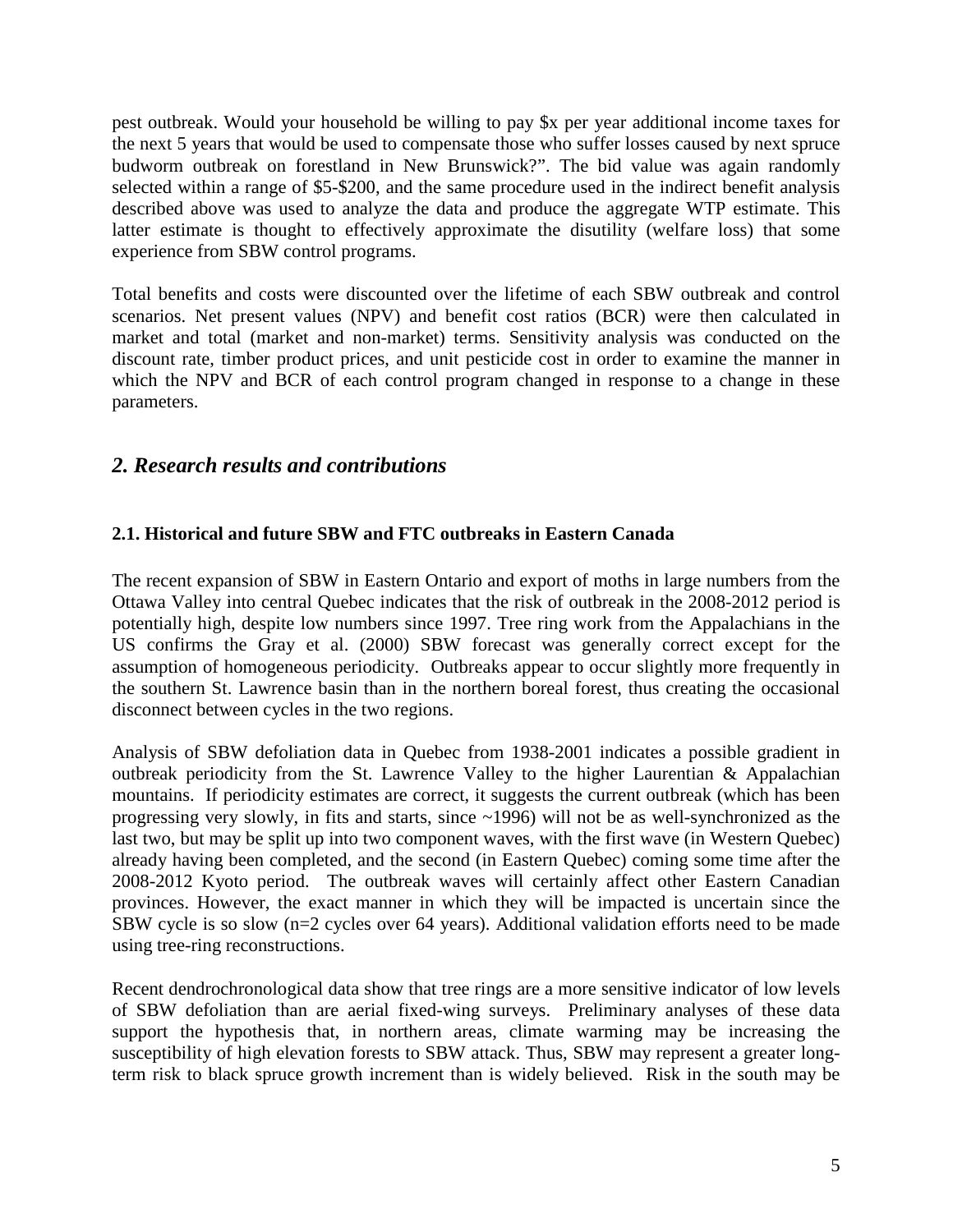declining because of reduced variation in temperatures relative to budworm-critical thresholds. Additional sampling is ongoing.

Analysis of historical records of FTC outbreaks in Quebec over the 1938-2002 period indicates six outbreak cycles, with a 9-year cycle (last peaking in 2001) occurring in the aspen-dominated northwestern boreal forest, and a 13-year cycle (last peaking in 1993) in the maple-dominated southern Appalachian hardwood forest region (Cooke and Lorenzetti 2006). Cycle VII is expected to peak in  $\sim$ 2008 in the Appalachian region and  $\sim$ 2011 in the boreal region. Cycle amplitude appears to vary in a slow, smooth manner, for unknown reasons. This is an area for further research.

Analysis of FTC records from Ontario 1929-2002 were found to support conclusions from Quebec data (Cooke et al. 2007). Additionally, analysis of pheromone trap catch data for the entire province of New Brunswick over the last 3 years indicate that FTC populations in NB are currently endemic (as in southern Quebec). This reinforces the prediction that the next cycle will peak in ~2008 in the greater Appalachian region. That trap catches do not drop to zero indicates that populations do not go extinct during the endemic period, which validates some of our key population modeling assumptions.

#### **2.2. The influence of SBW outbreaks and management on forest carbon dynamics**

Over 200 scenario simulations were performed to explore effects of moderate and severe SBW outbreaks beginning in 2007, and optimum combinations of foliage protection (efficacy, frequency and spatial extent of application) and harvest strategies to reduce timber and C impacts on the 209,000 ha Black Brook District in New Brunswick. Following simulated severe defoliation from 2007-2016, maximum harvest reductions of 35% were predicted for a moderate outbreak during the 2012-16 period, and 46% for a severe outbreak during the 2017-21 period (Hennigar et al. 2007a). These impacts were reduced to 25% and 34% using re-optimized harvest scheduling and salvage. For areas containing fir and spruce, preliminary results show C in live biomass and merchantable timber inventories were reduced 18% (870,000 tons of carbon) and 26% (3.3 million m3) for the 2007-2016 period for a simulated moderate outbreak and 23% and 32%,respectively, for a severe outbreak scenario. Dead organic matter pools were relatively unaffected  $(\langle 1\% \rangle)$  by SBW outbreaks. Capturing salvageable volume was the main factor that reduced defoliation impact on harvest between base and defoliated harvest scenarios. Spatial optimization of protected areas gave similar results to those obtained using protection priority assignments based on marginal stand-level volume reduction calculated by the SBW DSS. However, spatial optimization reduced the required area to be protected, for an equivalent harvest level, from 20% of the landbase to 17%, from 40% to 33%, from 70% to 53%, and from 100% to 66±4% (Hennigar et al. 2007a). Combined, optimized salvage and harvest re-scheduling could reduce future harvest losses by up to 30%.

Overall, we have shown that incorporating tools such as optimized planning for salvage, alternative harvest scheduling and spatial allocation of foliage protection will reduce volume and carbon loss from SBW and minimize the area of insecticide application. Our modeling reinforces the fundamental importance of spatiotemporal scales and need for examination of all forest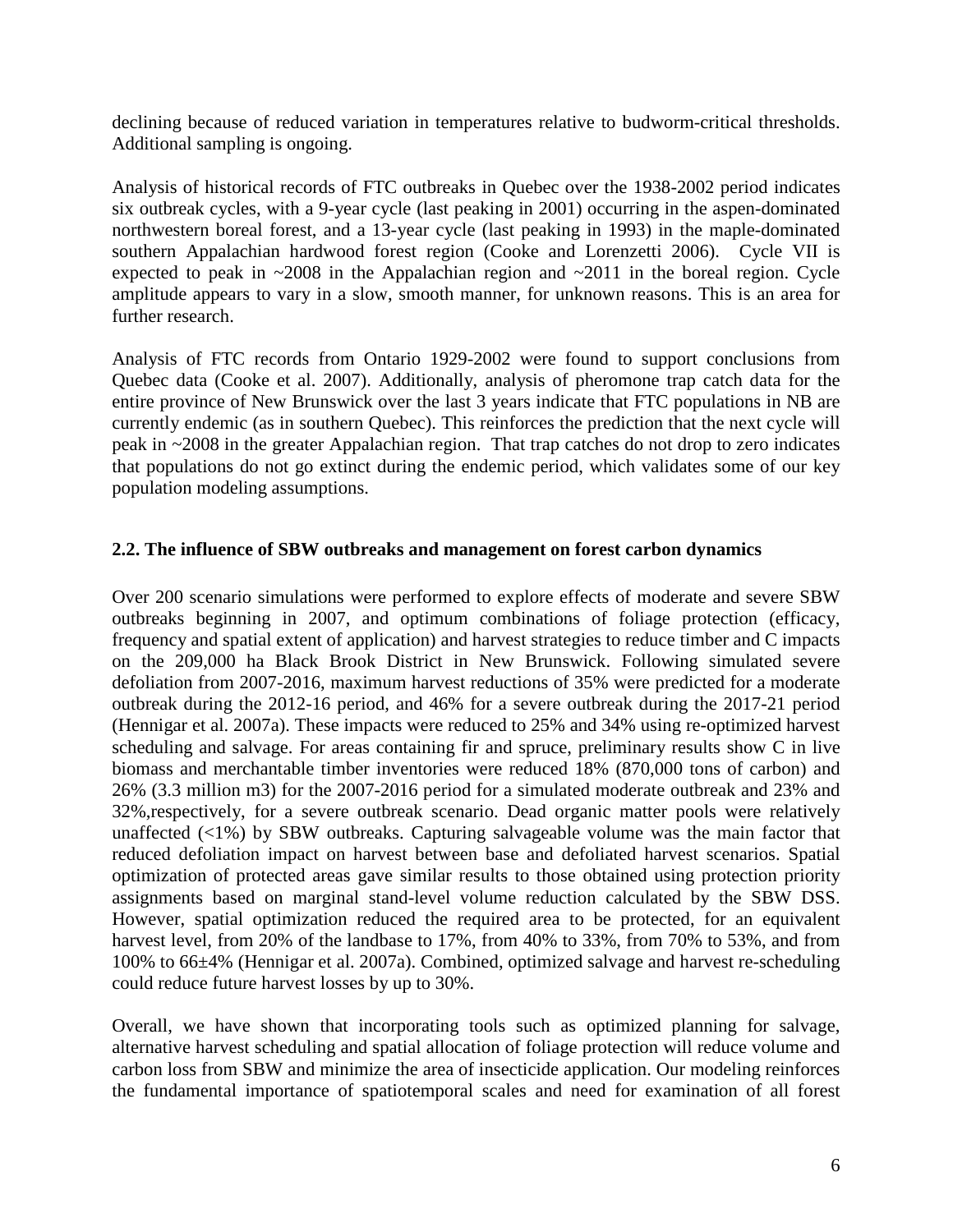dependant carbon pools for developing sound forest policy to maximize forest contributions toward reducing atmospheric CO2 during SBW outbreaks. Differences between SBW timber and carbon impacts and examination of optimum management trade-offs for timber, carbon, and other values are of key importance for effective forest planning to mitigate resources impacts from insects.

#### **2.3 Cost-effectiveness of investing in SBW control programs for sequestering carbon in forests**

The moderate, unprotected, SBW outbreak simulations in the PAFMA landbase in Saskatchewan and the Crown License 1 landbase in New Brunswick resulted in estimated losses of 13.3 and 13.7 million tons of carbon, respectively. SBW control program scenarios in the PAFMA resulted in a range of carbon sequestered, from a low of 0.33 million tons under a 10,000 ha aggressive control program to a high of 4.57 million tons under a 150,000 ha very aggressive control program. Likewise, control program scenarios in License 1 resulted in a range of carbon sequestered, from a low of 0.34 million tons under a 10,000 ha aggressive control program to 5.24 million tons under the 150,000 ha very aggressive control program.

Across the evaluated SBW control program scenarios in the PAFMA, cost per ton of CO2 sequestered ranged from a low of \$0.72 under a 10,000 ha aggressive control program to a high of \$2.37 under a 150,000 ha very aggressive control program. Similarly, across the evaluated program scenarios for License 1, cost per ton of CO2 protected ranged from a low of \$0.57 under a 10,000 ha semi-aggressive control program to a high of \$1.40 under a 150,000 ha very aggressive control program. Variation in the above estimates between landbases results largely from the different tree species composition and age classes present in the forest at the time of analysis.

Comparing the above cost estimates of carbon sequestration via pest management to a reported carbon credit cost of \$2.05 per ton on the Chicago Climate Exchange (December 13, 2007), it is clear that pest management may offer an attractive investment opportunity. The final carbon sequestration cost estimates from pest management, however, would be marginally higher than those reported above since the cost of CO2 credit verification would need to be accounted for. Additionally, it may be necessary to evaluate more precisely the complete lifecycle of carbon within the protected forest. Finally, carbon sequestration cost estimates from pest management would depend significantly on timing and severity of outbreaks, as well as region-specific characteristics of the forest. Therefore, if such an institutional arrangement were established, it would be necessary to keep an up-to-date SBW DSS calibrated to each land-base under consideration.

#### **2.4. Long-term costs and benefits of investing in SBW control programs**

In the analysis of Crown land in New Brunswick, SBW outbreak and control program scenarios resulted in a wide array of market and non-market benefits and costs. Present value market benefits (discounted at 5%) ranged from a low of \$54.31 million under a moderate SBW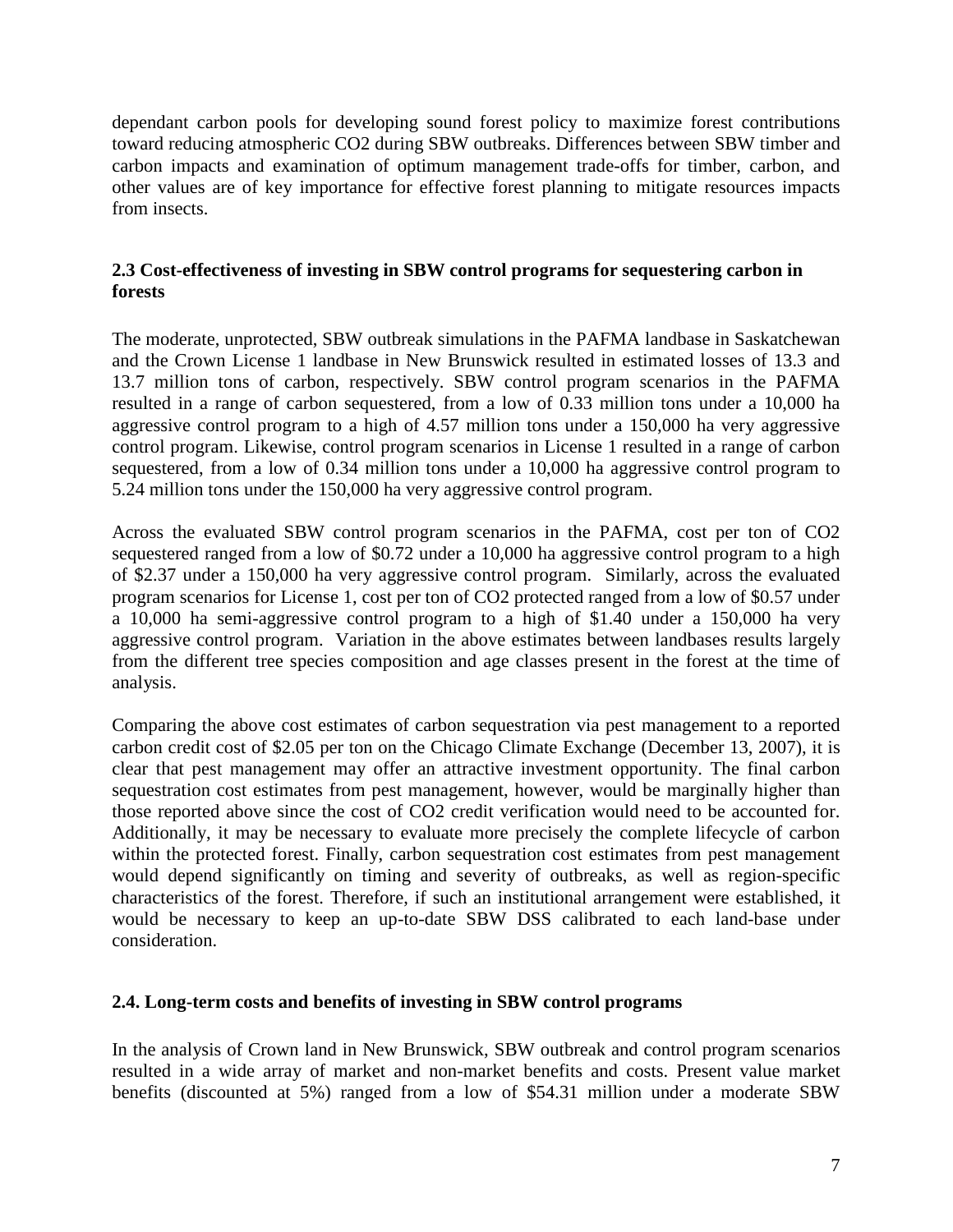outbreak and a 10% forest area protection program to a high of \$268.23 million under a severe SBW outbreak and a 100% forest area protection program. Similarly, present value market costs ranged from a low of \$28.91 million under a moderate outbreak with a 10% area protection program to a high of \$386.39 million under a severe outbreak with a 100% area protection program.

For non-market benefits, based on a 29% survey response rate, we estimated an annual average household WTP (for a 5-year period) to control the next SBW outbreak (over 100% of the affected area) of \$76.20. Aggregating this to the provincial level (after adjusting for the proportion of the population who prefer control, the relative size of the Crown land base within the province, and the different percentages of area protected), resulted in present value nonmarket benefits ranging from a low of \$7.93 million under a 10% area protection scenario to a high of \$79.34 million under the 100% area protection scenario. Using a similar method for nonmarket costs, we estimated an annual average household WTP (for a 5-year period) to compensate those negatively impacted by an uncontrolled outbreak of \$59.80. Aggregating this to the provincial level (after again adjusting for the proportion of the population who would not prefer control, the relative size of the Crown land base within the province, and different percentages of area protected), resulted in present value non-market costs ranging from a low of \$0.55 million under a 10% forest area protection program to \$5.51 million under a 100% forest area protection program.

When combining costs and benefits for a moderate outbreak scenario, we found that protecting 10% of the Crown land base (i.e., ~330,000ha) produced the highest market and total (market and non-market) net present values at \$25.40 million and \$28.82 million, respectively, compared to all larger protection size scenarios. The benefit-cost ratio results were also highest under this scenario at 1.88 and 1.98, respectively. Net present values became negative and benefit-cost ratios became less than one when moving from the 20% to 40% protection programs.

Under a severe outbreak, the 20% area protection program size produced the highest market and total net present values at \$116.47 million and \$123.30 million, respectively. Slightly different results emerged for the benefit-cost ratio analysis were highest values were found under the 10% protection program scenario, at 3.72 and 3.77, respectively. Net present values became negative and benefit-cost ratios became less than one when moving from the 40% to 100% protection programs.

Sensitivity analysis revealed that lower discount rates, lower unit pesticide costs, and higher timber product prices generally tended to: (i) increase the net present value and benefit-cost ratio for each protection program and outbreak scenario; and (ii) cause the highest market and total net present value estimates to occur when protecting larger percentages of the Crown land base than previously determined. Higher discount rates, higher unit pesticide costs, and lower timber product prices tended to have the opposite effects.

Overall, it is clear that under the base-case prices and discount rates, protecting 10%-20% of the land base under both moderate and severe outbreaks can be justified on economic grounds. While larger protection programs may save more volume and product value, higher overall protection expenditures significantly diminish any net benefit from doing so. These results are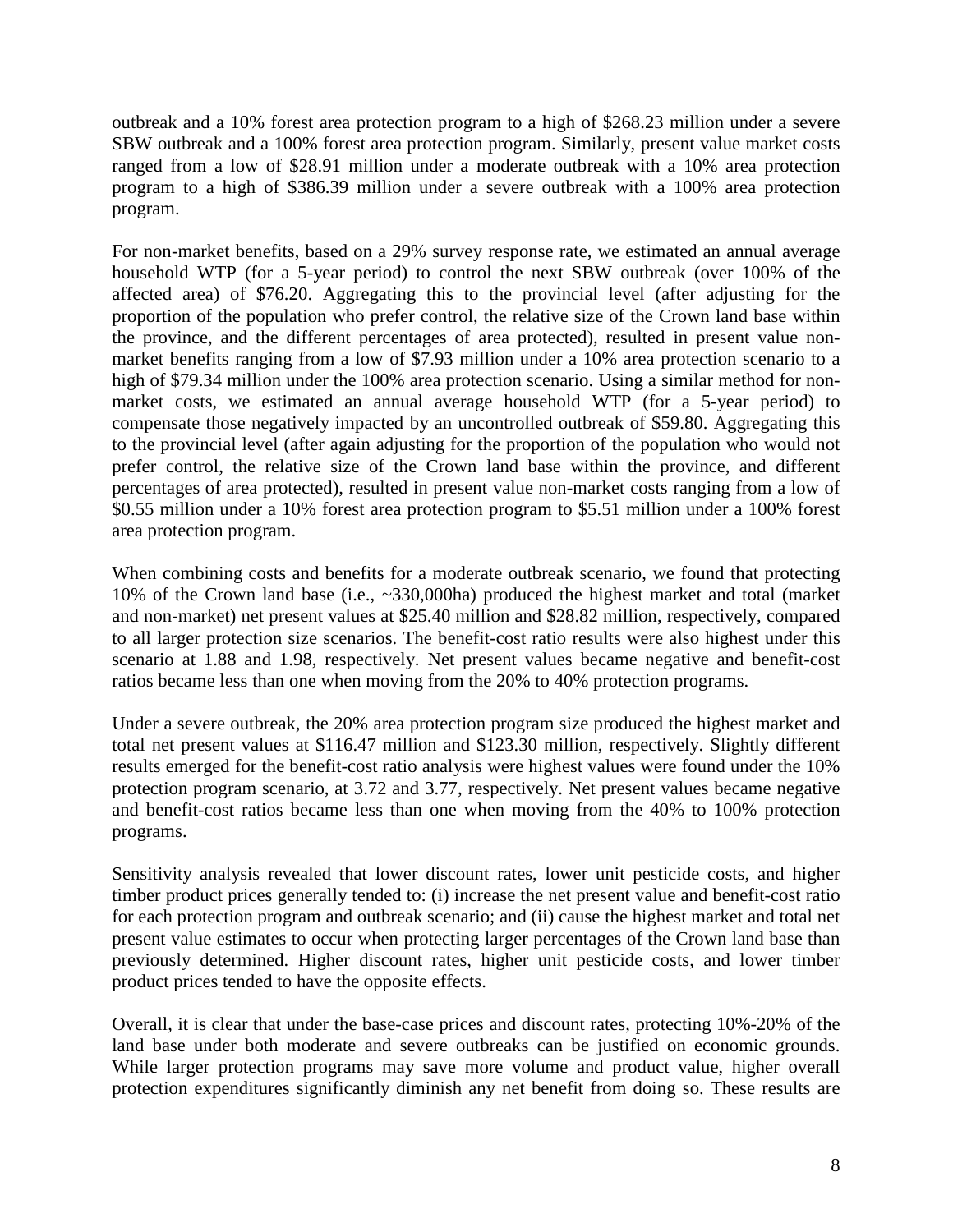consistent when including non-market values in the analysis. However, if discount rates and pesticide costs become significantly higher, or timber product prices become significantly lower than those used in the base-case analysis, protection programs may not produce a positive net benefit to society. On the other hand, changes to these parameters in opposite directions, and/or the inclusion of carbon credit payments into the cost-benefit framework would almost certainly provide justification for protecting larger percentages of the land base.

### **KEY DELIVERABLES**

#### *Publications*

- Chang, W.Y, V.A Lantz, D.A. MacLean, C.R. Hennigar, K. Porter, and J.J. Gullison. 2008. Cost-benefit analysis of forest pest control in New Brunswick (in prep)
- Chang, W.Y, V.A Lantz, D.A. MacLean, and K. Porter. 200-8. Public attitudes about forest pest outbreaks and control options in New Brunswick and Saskatchewan (in prep.)
- Cooke, B.J. and F. Lorenzetti. 2006. The dynamics of forest tent caterpillar outbreaks in Quebec, Canada. Forest Ecology and Management 226: 110-121.
- Cooke, B.J., Nealis, V.G., Régnière, J. 2007. Insect defoliators as periodic disturbances in northern forest ecosystems. In: Johnson, E.A., Miyanishi, K. (Eds.), Plant Disturbance Ecology: The Process and the Response. Academic Press. Pp. 487-526.
- Hennigar, C.R., MacLean, D.A., Porter, K.B., and Quiring, D.T. 2007a. Optimized harvest planning under alternative foliage-protection scenarios to reduce volume losses to spruce budworm. Can. J. For. Res. 37: 1765-1769.
- Hennigar, C.R., MacLean, D.A., and Quiring, D.T., Kershaw J.A. Jr. 2007b. Differences in spruce budworm defoliation among balsam fir and white, red, and black spruce. For. Sci. (in press).
- Hennigar, C.R., MacLean, D.A., Amos-Binks, L.J. 2008. An approach to optimize management strategies for carbon stored in forests and wood-products. (in prep.).
- Patriquin, M., V. Lantz, R. Stedman, and B. White. 2008. Working Together: A Reciprocal Wood Flow Arrangement to Mitigate the Economic Impacts of Natural Disturbance. Forestry: An International Journal of Forest Research 11p. (in review).
- Slaney, G.L., D.A. MacLean, V. Lantz, and K.B. Porter. 2007. Cost effectiveness of pest management investments: expanding PROPS to include costs, product value and carbon. SERG-I, Ayr, ON. Technical Note SERG-I 2006/06.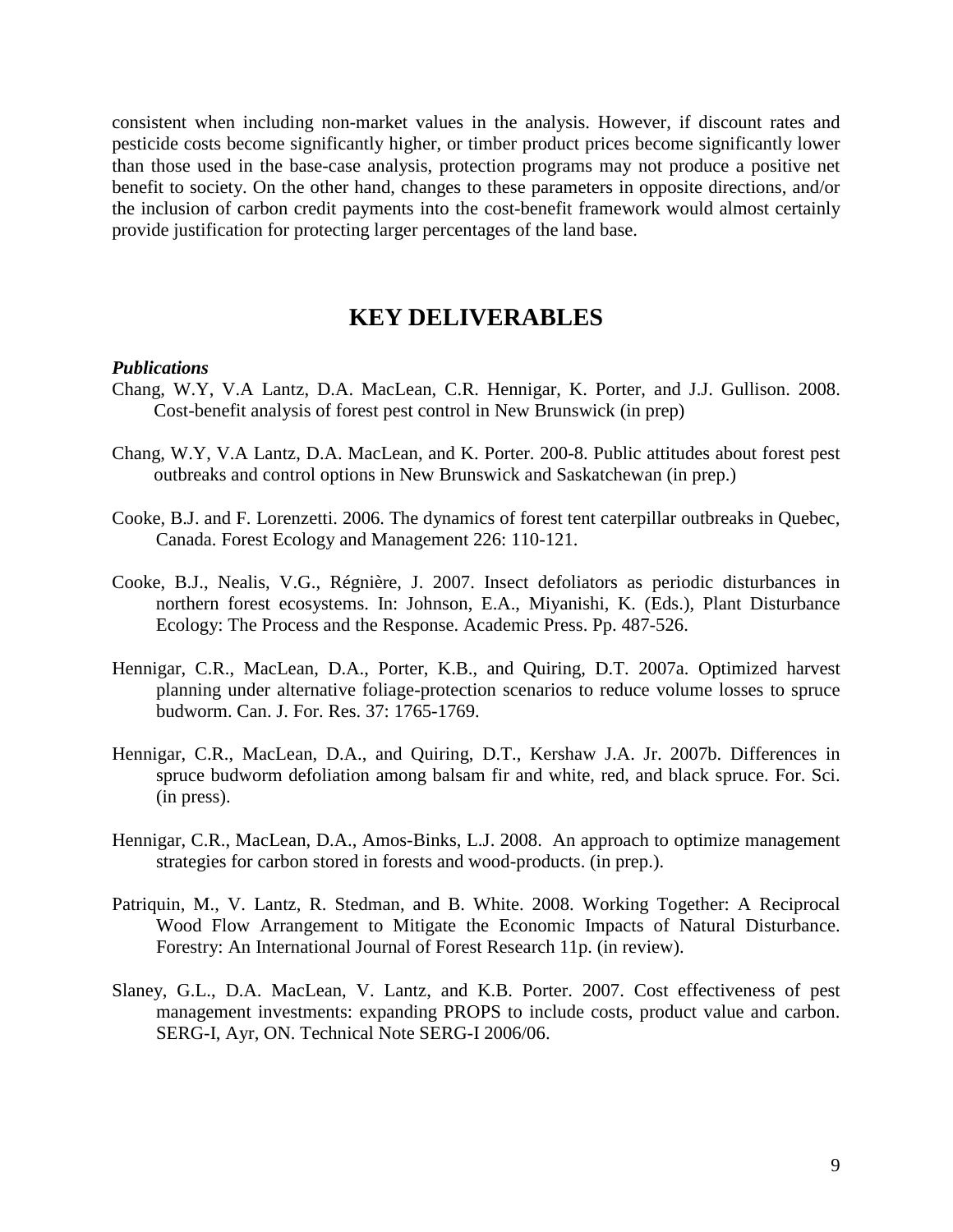Slaney, G.L., V.A. Lantz, and D.A. MacLean. 2008. Cost effectiveness of pest management investments for forest carbon sequestration: evidence from land bases in New Brunswick and Saskatchewan (in prep.).

#### *Presentations*

- Chang, W.Y, V.A Lantz, D.A. MacLean, and K. Porter. 2007. Socio-economic impacts of forest pest outbreaks and control options. Presentation to the New Brunswick Dept. of Natural Resources, Nov. 27, DNR Ancillary Building, Fredericton, NB.
- Chang, W.Y, V.A Lantz, D.A. MacLean, and K. Porter. 2007. Public attitudes about forest pest outbreaks and control options in New Brunswick and Saskatchewan. Presentation at the Acadian Forest Science Conference, Oct 10-13, Hugh John Flemming Forestry Centre, Fredericton, NB.
- Cooke, B, F. Lorenzetti and J. Roland. 2006. Insect defoliators and aspen decline: observations from the east and implications for the west. Proceedings of the Spray Efficacy Research Group International and USDA Forest Service Workshop, P. 113.
- Hennigar, C.R. 2005. Influence of silviculture and pest management strategies on carbon sequestration by forests in New Brunswick Presentation given at the J.D. Irving Ltd. Forest Research Advisory Committee, Edmundston, NB., May 24, 2005.
- Hennigar, C.R. 2007. Carbon modeling and results: Black Brook District. Presentation to the Forest Research Advisory Committee, JD Irving Ltd, Feb 21<sup>st</sup>, and Apr 4<sup>th</sup>, Fredericton, NB.
- Hennigar, C.R. 2007. Recent improvements to the Spruce Budworm DSS, Nov 27<sup>th</sup>. Presentation made to NB Department of Natural Resource, Can. For. Serv., and Bio-Forest Limited.
- Hennigar, C.R. and D.A. MacLean. 2007. Recent improvements to the Spruce Budworm DSS. Presentation to the New Brunswick Dept. of Natural Resources, Nov. 27, DNR Ancillary Building, Fredericton, NB.
- Hennigar, C.R. and D.A. MacLean. 2007. Spruce budworm effects on optimum timber supply and carbon sequestered for an industrial forest in New Brunswick. P. 34. In: Decision for Sustainability: Forest Estate Models for the Future. June 11-14, 2007, Victoria, BC.
- Hennigar, C.R., and D.A. MacLean. 2007. Optimizing carbon sequestration for managed forests and forest products in New Brunswick. Forest Carbon Offset Workshop, June 27, 2007, Augusta, ME. Manomet Center for Conservation Sciences.
- Hennigar, C.R., MacLean, D.A., and Porter, K.B. 2006. Optimized harvest scheduling, salvage and insecticide application during large spruce budworm outbreaks. Presentation made at the Sustainable Forest Management Network Conf., June 21-23, Edmonton, AB.
- Hennigar, C.R., MacLean, D.A., and Porter, K.B. 2006. Optimized salvage, harvest scheduling, and foliage-protection to reduce harvest impacts during large spruce budworm outbreaks.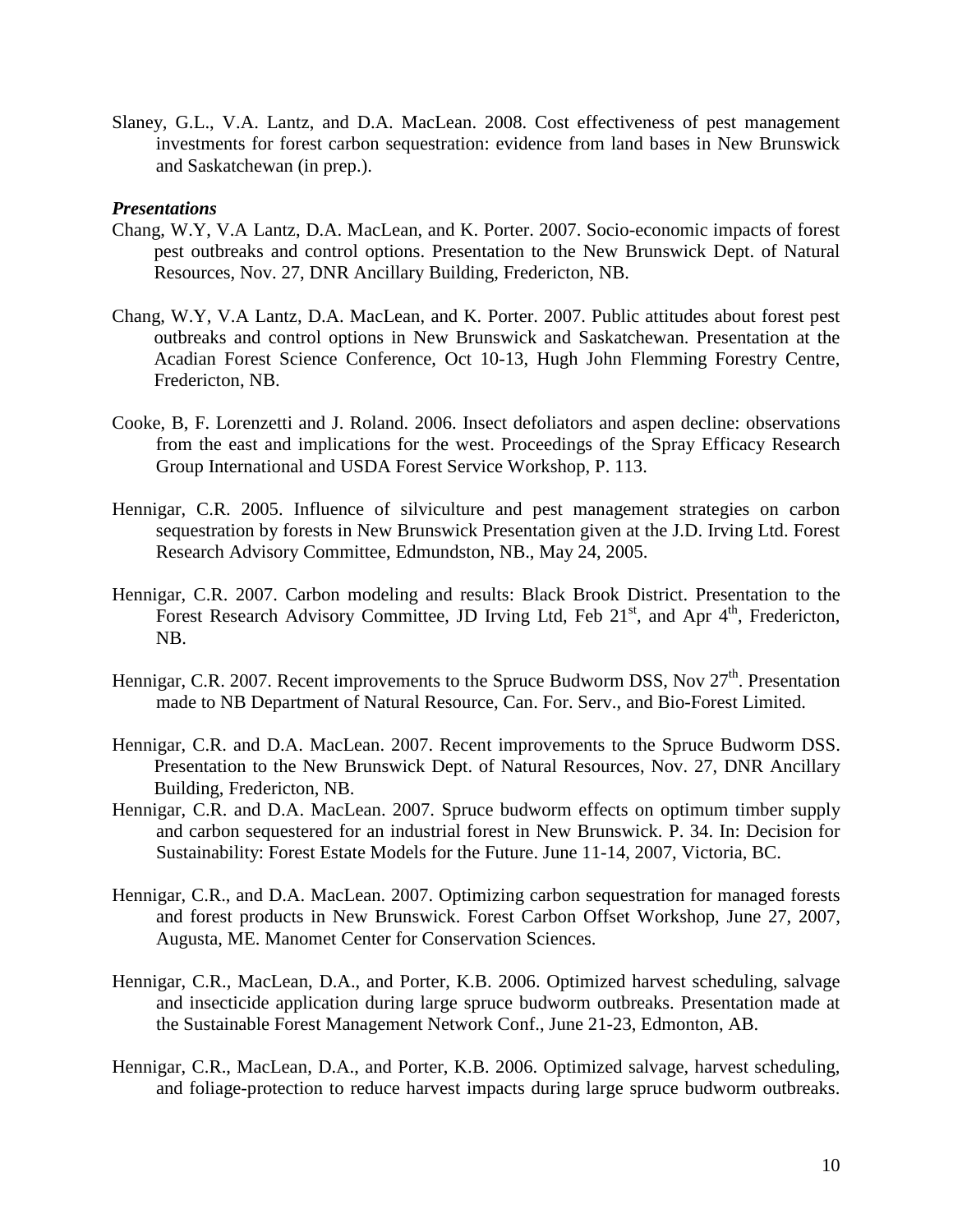Abstract and presentation: p. 50 In: Forest Science Across the Borders: Proceedings of the Eastern Canada/USA Forest Science Conference, Oct. 19-20. Québec City, QC.

- Hennigar, C., D.A. MacLean, and D. Quiring. 2007. Quantifying spruce budworm defoliation differences among balsam fir and spruce species, and relevance to the SBWDSS. P.73. In: Proc. SERG International Workshop. Feb. 12-16, 2007, Quebec City, QC.
- Hennigar, C.R., MacLean, D.A., and Porter, K.B. 2006. Integration of the spruce budworm DSS into Woodstock: case study on the Black Brook District, New Brunswick Canada. P. 185. Proceedings of the Spray Efficacy Research Group International and USDA Forest Service Workshop.
- Kurz, W., G. Stinson, C. Dymond, E. Neilson, K. Porter, D. MacLean, and M. Campagna. 2007. Predicting the carbon impacts of anticipated spruce budworm outbreak in eastern Canada using the Carbon Budget Model of the Canadian Forest Sector (CBM-CFS3). In: Climate Change Impacts on Boreal Forest Disturbance Regimes, VI International Conference on Disturbance Dynamics in Boreal Forests, May 30- June 2, Fairbanks, AK.
- Lantz, V., M. Patriquin, R. Stedman, and B. White. 2007. Working Together: A Reciprocal Wood Flow Arrangement to Mitigate the Economic Impacts of the Mountain Pine Beetle in BC. Feb. 26. Presentation at the BC Forum on Forest Economics and Policy, University of British Columbia, Vancouver, BC.
- MacLean, D.A. 2005. Pest infestations and forest carbon. Event: Capturing Canada's Green Advantage: Biosphere Solutions for Climate Change and the Economy. 1st National Conference, Ottawa, ON. Feb. 2-3, 2005.
- MacLean, D.A. 2005. Modeling effects of spruce budworm outbreaks on forest carbon. Seminar at Canadian Forest Service, Pacific Forestry Center, Victoria, BC., Feb. 16.
- MacLean, D.A. 2005. Insect outbreaks as determinants of the structure and function of Canada's forests. The Kenneth Hammond Lectures on Environment, Energy, and Resources 2004/05 Series, Environmental Science and the Health of Terrestrial Environments. Presentation given at the Faculty of Environmental Sciences, University of Guelph, Guelph., Mar. 11- 12.
- MacLean, D.A. 2007. Spruce budworm and management planning. P. 47. In: Decision for Sustainability: Forest Estate Models for the Future. June 11-14, Victoria, BC.
- Slaney, G.L., D.A. MacLean, V. Lantz, and K.B. Porter. 2007. Cost effectiveness of pest management investments: expanding PROPS to include costs, product value and carbon. P. 49. In: Proc. SERG International Workshop. Feb. 12-16, 2007, Quebec City, QC.
- Slaney, G., V. Lantz, and D. MacLean. 2007. Cost effectiveness of forest pest management investments for sequestering carbon. Sustainable Forest Management Network Knowledge Extension Workshop, Mar. 8, Fredericton, NB.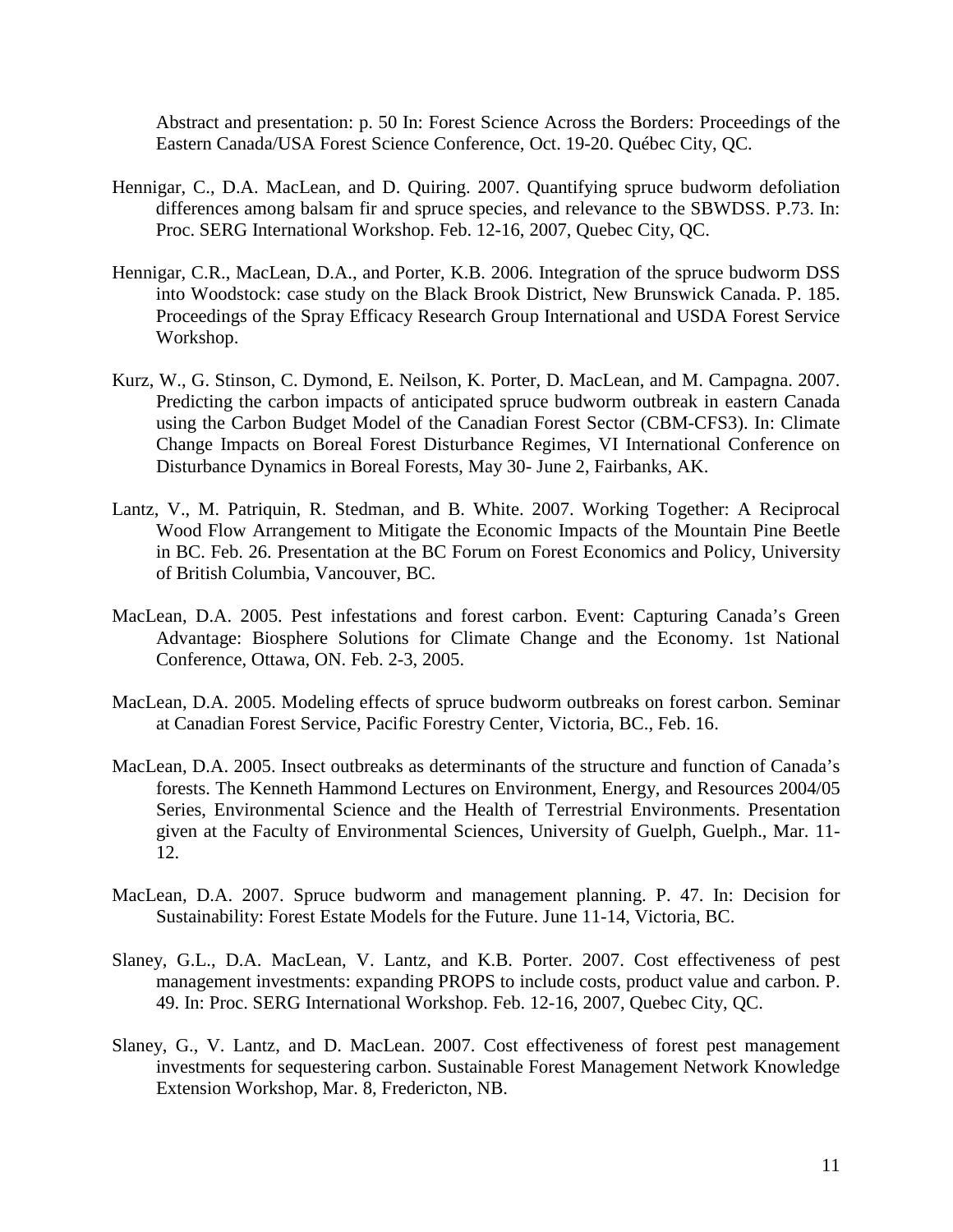Slaney, G., V. Lantz, and D. MacLean. 2007. Cost-effectiveness of investing in spruce budworm control programs for sequestering carbon in forests: application to land-bases in New Brunswick and Saskatchewan. Presentation to the New Brunswick Dept. of Natural Resources, Nov. 27, DNR Ancillary Building, Fredericton, NB.

#### *Posters*

- Hennigar, C.R., and MacLean, D.A. 2006. A modeling framework to evaluate spruce budworm impact on carbon sequestration for large forests tracts and alternative pest management strategies. P. 37. In: Towards a Sustainable Bioeconomy: Biosphere Solutions for Energy and the Environment. BIOCAP Canada Conference, Oct. 31- Nov. 1, 2006, Ottawa.
- Hennigar, C.R. and D.A. MacLean. 2005. A framework to evaluate the influence of silviculture and pest management strategies on carbon sequestration by forests in New Brunswick. Poster presented at the Fundy Model Forest Project Forum, Atlantic Forestry Centre, Fredericton, NB., Feb. 22, 2005.
- Slaney, G.L, V.A Lantz, and D.A MacLean. 2006. Expanding the spruce budworm decision support system to include aerial spray costs and carbon. P. 38. In: Towards a Sustainable Bioeconomy: Biosphere Solutions for Energy and the Environment. BIOCAP Canada Conference, Oct. 31- Nov. 1, 2006, Ottawa.

#### *Thesis supervision*

- Student: Greg Slaney; Degree: MScF; Co-supervisors: Van Lantz and David MacLean; Period of supervision: 2004-present.
- Student: Wei-Yew Chang; Degree: PhD in Forestry; Supervisor: Van Lantz; Committee Members: David MacLean and Kevin Porter; Period of supervision: 2004-present.
- Student: Chris Hennigar; Degree: PhD in Forestry; Supervisor: David MacLean; Period of supervision: 2004-present.

#### *Workshops organized*

Workshop title: "Carbon Sequestration and Pest Management"; Place: University of New Brunswick; Date: May  $19<sup>th</sup>$ , 2005; Presentations made by researchers involved in this project: (i) Title: Modeling Carbon Sequestration through Pest Management: integration with CBM-CFS3, presented by Chris Hennigar; (ii) Title: Modeling Carbon Sequestration through Pest Management: economic analysis, presented by Greg Slaney; and (iii) Preliminary insect outbreak projections, presented by Barry Cooke.

## **BENEFITS TO PROJECT PARTNERS AND OTHERS**

Work on the SBW DSS is continuing under the auspices of the Dan Kneeshaw et al. 2007-2009 SFMN project "Reducing uncertainty in forest sustainability caused by insect outbreaks". Analyses of effects of SBW on forest and wood product C pools for the Black Brook District is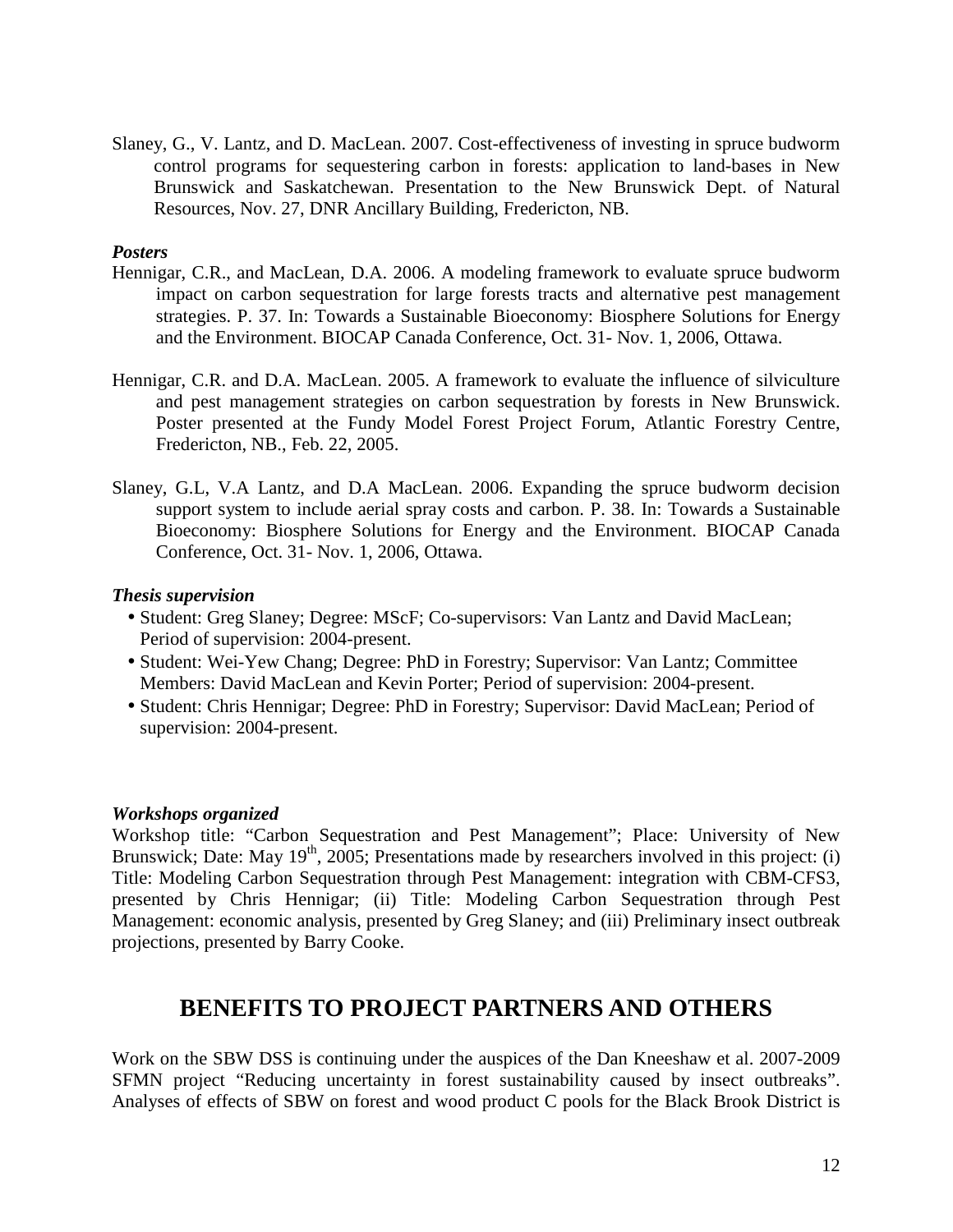expected to be complete by December 2008. This integrated modeling framework as been adopted by the New Brunswick Department of Natural Resources and is currently being used in New Brunswick's provincial timber supply model through a partnered project with UNB to quantify provincial economic impacts caused by SBW for alternative forest-pest management scenarios (Hennigar, Gullison, and MacLean). More detailed stand-level modeling of biomass over time using STAMAN for alternative managed stand structures using tree-level allometric equations is being developed at UNB. STAMAN biomass projections will help to better quantify live biomass dynamics at the stand and forest level, and will be used to help validate CBM-CFS3 volume to biomass conversion parameters. The J.D. Irving, Ltd. (SFMN partner) Black Brook district landbase has been used as a test area for Hennigar et al. (2007a), and results have been regularly presented to JDI managers and their Forest Research Advisory Committee.

## **MANAGEMENT/POLICY IMPLICATIONS**

Elements of the new SBW DSS have been adopted by the New Brunswick Department of Natural Resources in their forest management planning on Crown land. This addition is expected to more accurately project future timber supply by accounting for the next SBW outbreak, and allow managers to minimize the impacts of the outbreak through salvage harvesting and rescheduling.

It is expected that Forest Protection Limited (one of our partners) and others will use the carbon and cost additions to the SBW DSS to facilitate their decision-making in the event that pest management carbon credits become a viable trading commodity.

## **SUGGESTIONS FOR FUTURE RESEARCH**

Research on the costs of sequestering carbon through pest management can be expanded in many ways. On a practical basis, we need to better understand the costs involved in CO2 credit verification, and the manner in which the lifecycle of carbon within the protected forest would be dealt with in a carbon credit scheme. These factors may significantly affect the final costs of using pest management to sequester carbon. On a methodological basis, it would be of interest to examine the manner in which the SBW DSS extension made by Hennigar et al. (2007a), which allows for optimized salvage harvesting and harvest rescheduling, would influence the estimated carbon sequestration costs presented in this report.

Additionally, a number of extensions could be made to the cost-benefit analysis presented in this report. Specifically, it would be of interest to examine the extent to which carbon credit payments for pest control would affect the net present values and benefit cost ratios under different outbreak and control scenarios. There is much work needed on furthering our understanding of the non-market benefits and costs of pest management. There are concerns over the degree to which the public understands social, economic, and environmental impacts of pest outbreaks and control. Alternative non-market valuation techniques such as choice experiments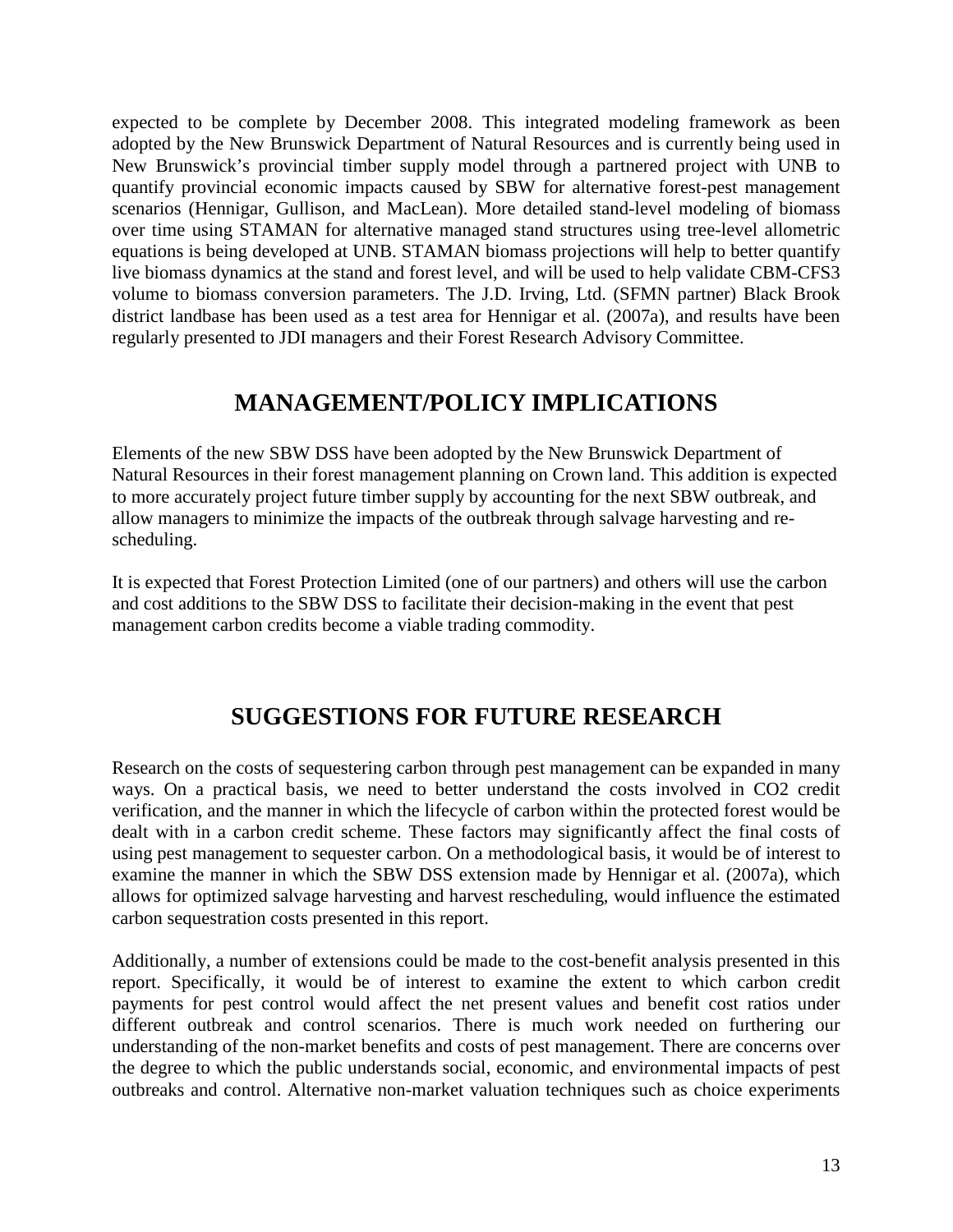or image-based contingent valuation methods delivered in person or over the web could provide useful information for this purpose.

Finally, applying the above methods to other land bases and pests would provide further insight into the potential for using pest management as a means of helping to meet Canada's future carbon sequestration commitments.

### **REFERENCES**

Apps, M.J., W.A. Kurz, S.J. Beukema and J.S. Bhatti. 1999. Carbon budget of the Canadian forest product sector. Environmental Science & Policy (2): 25-41.

Cameron, T.A. 1988. A new paradigm for valuing non-market goods using referendum data: maximum likelihood estimation by censored logistic regression. Journal of Environmental Economics and Management 15: 355-379.

Cooke, B.J. and F. Lorenzetti. 2006. The dynamics of forest tent caterpillar outbreaks in Quebec, Canada. Forest Ecology and Management 226: 110-121.

Cooke, B.J., Nealis, V.G., Regniere, J., 2007. Insect defoliators as periodic disturbances in northern forest ecosystems. In: Johnson, E.A., Miyanishi, K. (Eds.), Plant Disturbance Ecology: The Process and the Response. Academic Press, 487-526.

Gray, D.R., Régnière, J., and Boulet, B. 2000. Analysis and use of historical patterns of spruce budworm defoliation to forecast outbreak patterns in Quebec. Forest Ecology and Management 127: 217-231.

Hennigar, C.R., MacLean, D.A., Porter, K.B., and Quiring, D.T. 2007a. Optimized harvest planning under alternative foliage-protection scenarios to reduce volume losses to spruce budworm. Can. J. For. Res. 37: 1765-1769.

Hennigar, C.R., MacLean, D.A., and Quiring, D.T., Kershaw J.A. Jr. 2007b. Differences in spruce budworm defoliation among balsam fir and white, red, and black spruce. For. Sci. (in press).

Hennigar, C.R., MacLean, D.A., Amos-Binks, L.J. 2008. An approach to optimize management strategies for carbon stored in forests and wood-products. (in prep.).

Kurz, W., G. Stinson, C. Dymond, E. Neilson, K. Porter, D. MacLean, and M. Campagna. 2007. Predicting the carbon impacts of anticipated spruce budworm outbreak in eastern Canada using the Carbon Budget Model of the Canadian Forest Sector (CBM-CFS3). In: Climate Change Impacts on Boreal Forest Disturbance Regimes, VI International Conference on Disturbance Dynamics in Boreal Forests, May 30- June 2, 2007, Fairbanks, AK.